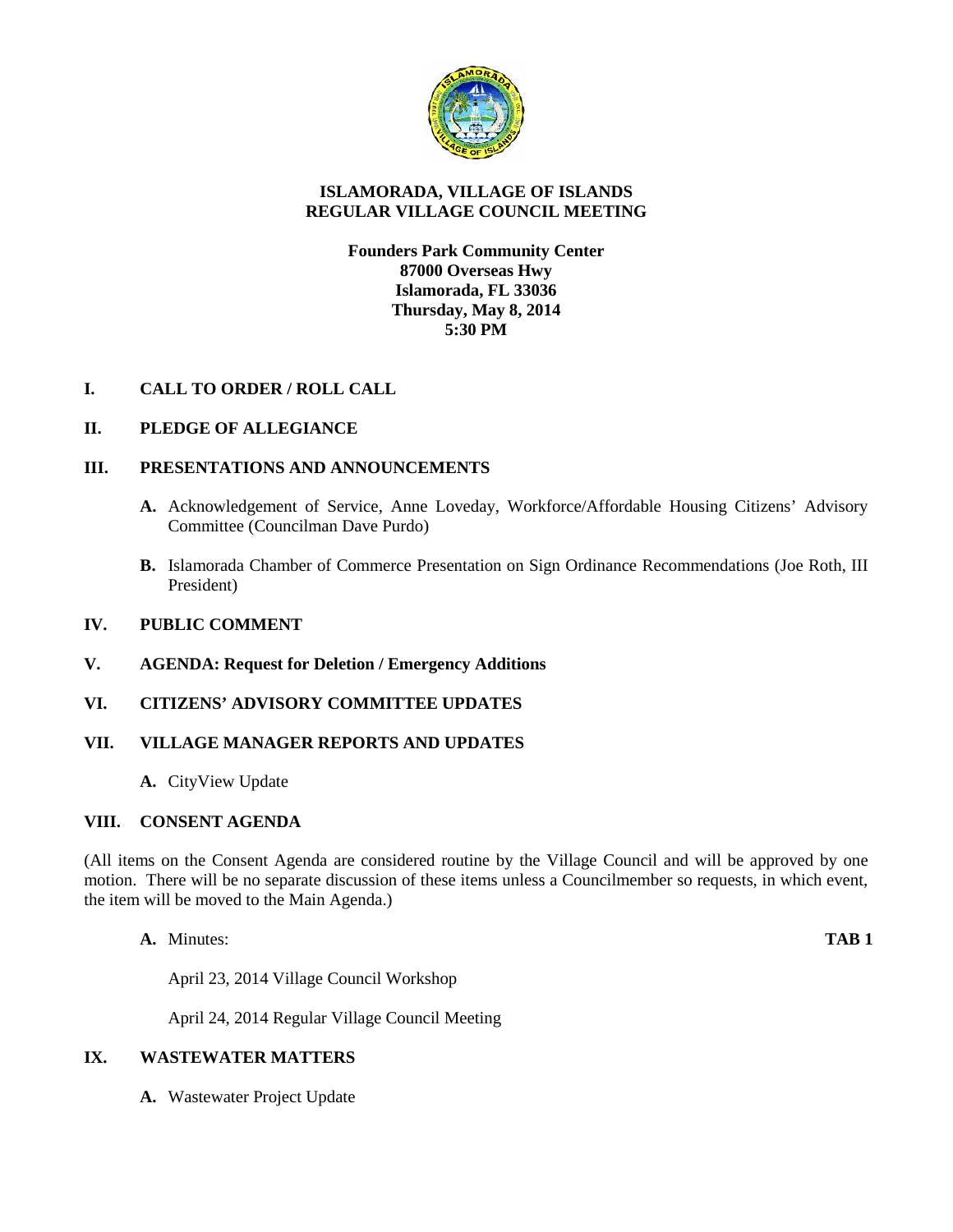**B.** Discussion Regarding Grinder Pump Program Change Order Language **TAB 2**

## **X. ORDINANCES**

**A.** Second Reading –Land Development Regulation Amendments Regarding Nonconforming **TAB 3 Structures** 

**AN ORDINANCE OF ISLAMORADA, VILLAGE OF ISLANDS, FLORIDA, AMENDING CHAPTER 30 "LAND DEVELOPMENT REGULATIONS," ARTICLE V "SCHEDULE OF DISTRICT USE AND DEVELOPMENT STANDARDS," DIVISION 3 "NONCONFORMITIES," SECTION 30-732 "DEFINITIONS", SECTION 30-739 "NONCONFORMING STRUCTURE" AND SECTION 30-741 "CRITERIA FOR ADMINISTRATIVE VARIANCE FOR SPECIFIED CHANGES TO NONCONFORMITIES" OF THE VILLAGE CODE OF ORDINANCES; PROVIDING FOR SEVERABILITY; PROVIDING FOR THE REPEAL OF CODE PROVISIONS AND ORDINANCES INCONSISTENT WITH THE PROVISIONS OF THIS ORDINANCE; PROVIDING FOR INCLUSION IN THE CODE; PROVIDING FOR THE TRANSMITTAL OF THIS ORDINANCE TO THE STATE DEPARTMENT OF ECONOMIC OPPORTUNITY; AND PROVIDING FOR AN EFFECTIVE DATE UPON THE APPROVAL OF THIS ORDINANCE BY THE STATE DEPARTMENT OF ECONOMIC OPPORTUNITY**

**B.** Second Reading –Amendment to Land Development Regulations Concerning Bulkheads, **TAB 4** Seawalls or Riprap

**AN ORDINANCE OF ISLAMORADA, VILLAGE OF ISLANDS, FLORIDA, AMENDING CHAPTER 30 "LAND DEVELOPMENT REGULATIONS," ARTICLE II "RULES OF CONSTRUCTION AND DEFINITIONS," SECTION 30- 32 "SPECIFIC DEFINITIONS;" AND AMENDING ARTICLE VII "ENVIRONMENTAL REGULATIONS," DIVISION 2 "DOCKS AND SHORELINE USES," SECTION 30-1545 "BULKHEADS, SEAWALLS OR RIPRAP" OF THE VILLAGE CODE TO PROVIDE FOR CLARIFICATION, CONSISTENCY AND IMPLEMENTATION WITH FLORIDA STATUTES AND ADMINISTRATIVE RULES ESTABLISHED PURSUANT TO THE FLORIDA ADMINISTRATIVE CODE; PROVIDING FOR THE REPEAL OF ALL CODE PROVISIONS AND ORDINANCES INCONSISTENT WITH THE PROVISIONS OF THIS ORDINANCE; PROVIDING FOR SEVERABILITY; PROVIDING FOR INCLUSION IN THE CODE; PROVIDING FOR THE TRANSMITTAL OF THIS ORDINANCE TO THE STATE DEPARTMENT OF ECONOMIC OPPORTUNITY; AND PROVIDING FOR AN EFFECTIVE DATE UPON THE APPROVAL OF THIS ORDINANCE BY THE STATE DEPARTMENT OF ECONOMIC OPPORTUNITY**

### **XI. QUASI-JUDICIAL**

#### **XII. RESOLUTIONS**

**A.** Approval of Agreement with Erin L. Deady, P.A. for Sea Level Rise/Sustainability Action **TAB 5** Plan

**A RESOLUTION OF THE VILLAGE COUNCIL OF ISLAMORADA, VILLAGE OF ISLANDS, FLORIDA PIGGYBACKING THE MONROE COUNTY RFP FOR CREATION OF A SUSTAINABILITY ACTION PLAN AND**